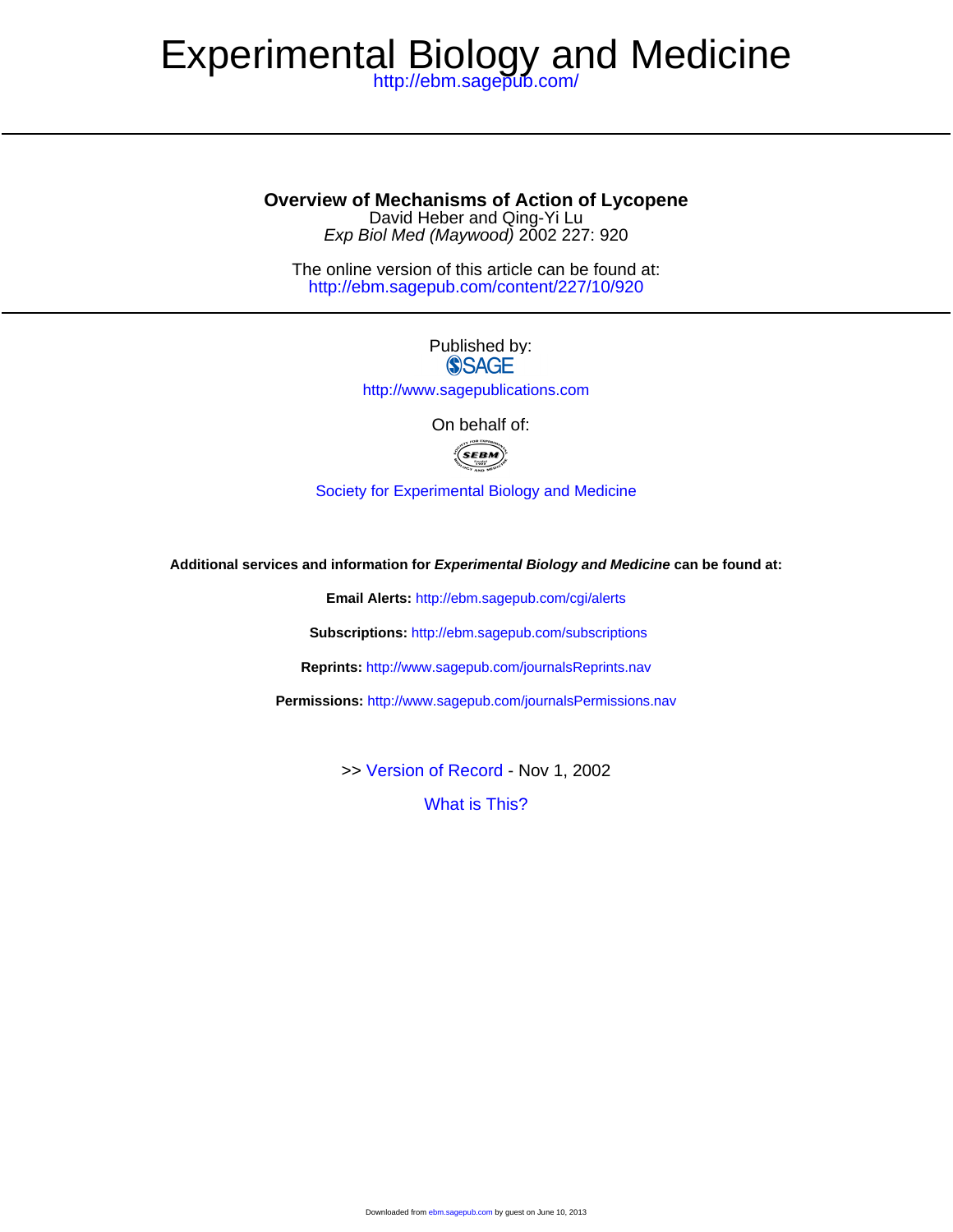# **Overview of Mechanisms of Action of Lycopene**

**DAVID HEBER1 AND QING-YI LU**

*University of California Center for Human Nutrition, Los Angeles, California 90095*

**Dietary intakes of tomatoes and tomato products containing lycopene have been shown to be associated with decreased risk of chronic diseases such as cancer and cardiovascular diseases in numerous studies. Serum and tissue lycopene levels have also been inversely related to the risk of lung and prostate cancers. Lycopene functions as a very potent antioxidant, and this is clearly a major important mechanism of lycopene action. In this regard, lycopene can trap singlet oxygen and reduce mutagenesis in the Ames test. However, evidence is accumulating for other mechanisms as well. Lycopene at physiological concentrations can inhibit human cancer cell growth by interfering with growth factor receptor signaling and cell cycle progression specifically in prostate cancer cells without evidence of toxic effects or apoptosis of cells. Studies using human and animal cells have identified a gene, connexin 43, whose expression is upregulated by lycopene and which allows direct intercellular gap junctional communication (GJC). GJC is deficient in many human tumors and its restoration or upregulation is associated with decreased proliferation. The combination of low concentrations of lycopene with 1,25-dihydroxyvitamin D3 exhibits a synergistic effect on cell proliferation and differentiation and an additive effect on cell cycle progression in the HL-60 promyelocytic leukemia cell line, suggesting some interaction at a nuclear or subcellular level. The combination of lycopene and lutein synergistically interact as antioxidants, and this may relate to specific positioning of different carotenoids in membranes. This review will focus on the growing body of evidence that carotenoids have unexpected biologic effects in experimental systems, some of which may contribute to their cancer preventive properties in models of carcinogenesis. Consideration of solubility** *in vitro***, comparison with doses achieved in humans by dietary means, interactions with other phytochemicals, and other potential mechanisms such as stimulation of xenobiotic metabolism, inhibition of cholesterogenesis, modulation of cyclooxygenase pathways, and inhibition of inflammation will be considered. This review will point out areas for future research where more evidence is needed on the effects of lycopene on the etiology of chronic disease.** Exp Biol Med 227:920–923, 2002

**Key words:** lycopene; carotenoids, tomato products; cancer prevention

ycopene cyclase is an enzyme found in tomatoes that can convert lycopene to  $\beta$ -carotene by catalyzing the **formation** of two  $\beta$ -rings at each end of the linear carotene. The red color of tomatoes is due to the accumu-

1535-3702/02/22710-0920\$15.00 Copyright © 2002 by the Society for Experimental Biology and Medicine lation of lycopene resulting from a down-regulation of the lycopene cyclase gene (CrtL), which has been cloned from tomato (*Lycopersicon esculentum*). Transcriptional downregulation of this gene conserved in evolution from the time of cyanogenic bacteria is the predominant mechanism leading to lycopene accumulation during the process of fruit ripening in tomatoes (1). Therefore, lycopene from tomato products necessarily occurs in combination with related phytochemicals, including phytoene and phytofluene. Nonetheless, most research on the preventive effects of dietary intake of tomato products have focused on lycopene.

Increased ingestion of tomatoes and tomato products containing lycopene has been shown to be associated with decreased risk of chronic diseases including cancer. For example, serum and tissue lycopene levels have been inversely related with prostate cancer risk (2–5). Current dietary recommendations emphasize increasing the daily consumption of fruits and vegetables from diverse sources such as citrus fruits, cruciferous vegetables, and green and yellow vegetables (5). Each of these classes of plant-derived foods may have unique phytochemicals that interact with the host to confer a preventive benefit by regulating enzymes important in metabolizing xenobiotics and carcinogens, by modulating nuclear receptors and cellular signaling of proliferation and apoptosis, and by acting indirectly through antioxidant actions that reduce proliferation and protect DNA from damage (6). Although there is significant evidence supporting the actions of lycopene as a potent antioxidant, there are a number of other potential mechanisms through which tomato products providing lycopene and other phytochemicals may reduce the risk for chronic diseases, including common forms of cancer and heart disease. This review will focus on the growing body of evidence that lycopene and related carotenoids have unexpected biologic effects in experimental systems, some of which may contribute to their observed preventive properties.

#### **Antioxidant Activity**

Oxidative stress is recognized as one of the major contributors of increased risk of cancer, and in chemical assays, lycopene is the most potent antioxidant among various common carotenoids (7). Lycopene can trap singlet oxygen and reduce mutagenesis in the Ames test. The antioxidant activity of carotenoids in multilamellar liposomes has been assayed by inhibition of formation of thiobarbituric acidreactive substances (8). In this assay, lycopene has been

<sup>&</sup>lt;sup>1</sup> To whom requests for reprints should be addressed at University of California Center for Human Nutrition, 900 Veteran Avenue, Room 1-2-213, Los Angeles, CA 90095-1742. E-mail: dheber@mednet.ucla.edu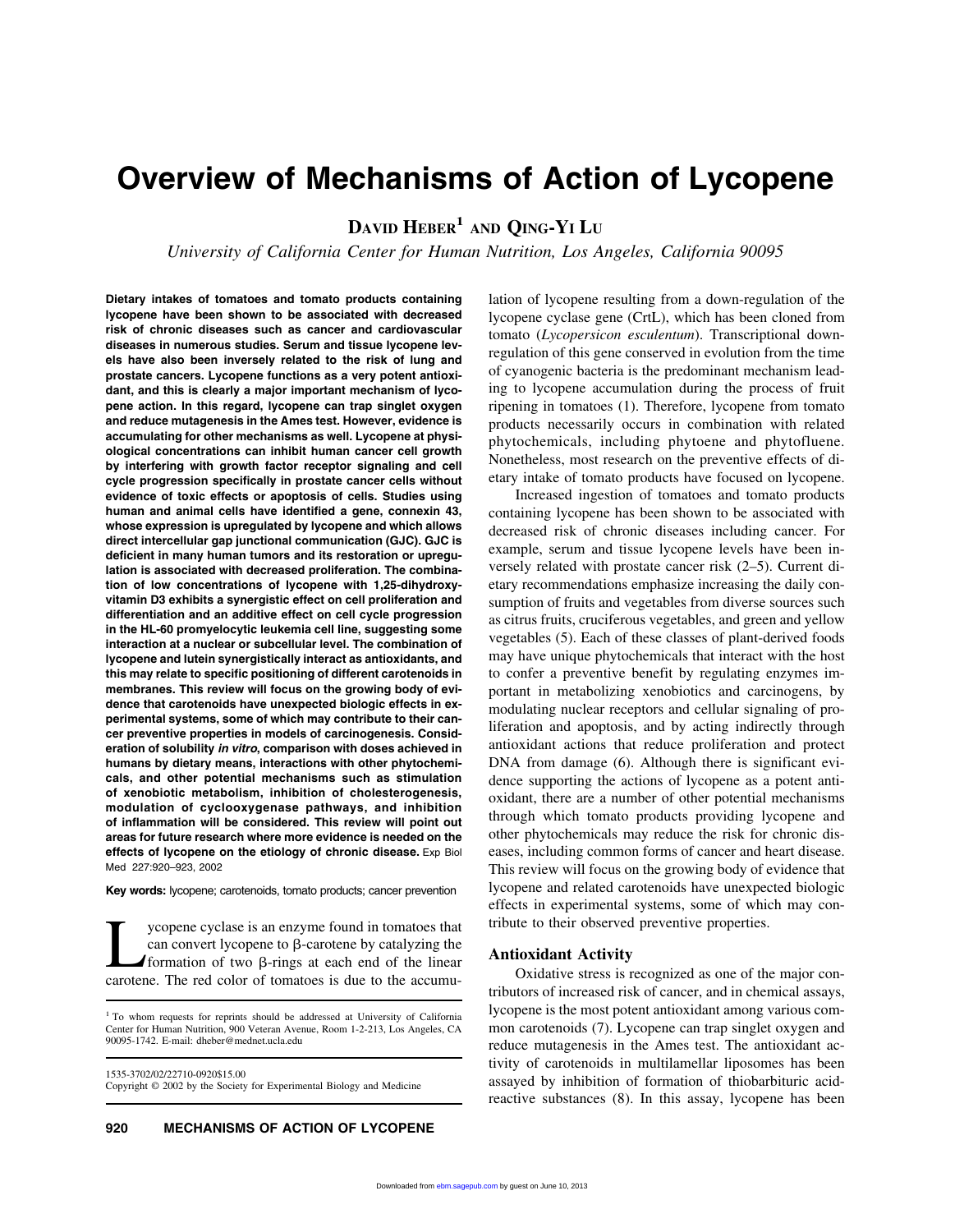demonstrated to be the most potent antioxidant with the  $ranking:lycopene > \alpha$ -tocopherol  $>\alpha$ -carotene  $>\beta$ -cryptoxanthin  $>$  zeaxanthin =  $\beta$ -carotene  $>$  lutein. Mixtures of carotenoids were more effective than the single compounds. This synergistic effect was most pronounced when lycopene or lutein was present. The superior protection of mixtures may be related to specific positioning of different carotenoids in membranes.

The antioxidant properties of tomato products providing dietary lycopene including tomato juice, spaghetti sauce, and tomato oleoresin were studied in 19 healthy human volunteers using a randomized, crossover design in which each source of lycopene was administered for 1 week. Blood samples were collected at the end of each treatment. Serum lycopene was extracted and measured by high-performance liquid chromatography (HPLC) using an absorbance detector. Serum thiobarbituric acid-reactive substances, protein thiols, and 8-oxodeoxyguanosine contents of lymphocyte DNA were assayed to measure lipid, protein, and DNA oxidation. Lycopene was the major carotenoid present in the serum. Dietary supplementation of lycopene resulted in a significant increase in serum lycopene level and diminished amounts of serum thiobarbituric acid-reactive substances. Although not statistically significant, a tendency of lowered protein and DNA oxidation was observed. There was also indication that the lycopene levels increased in a dose-dependent manner in the case of spaghetti sauce and tomato oleoresin. These results indicate that lycopene absorbed from tomato products may act as an *in vivo* antioxidant (9).

#### **Antiproliferative and Prodifferentiation Activities**

Lycopene has been found to inhibit proliferation of several types of cancer cells, including those of breast, lung, and endometrium. The HL-60 promyelocytic leukemia cell line has been extensively studied with a variety of differentiating and antiproliferative agents. In studies by Amir *et al.* (10), lycopene resulted in a concentration-dependent reduction in HL-60 cell growth as measured by  $[3H]$ thymidine incorporation and cell counting. This effect was accompanied by inhibition of cell cycle progression in the G0/G1 phase as measured by flow cytometry. Lycopene alone induced cell differentiation as measured by phorbol ester-dependent reduction of nitroblue tetrazolium and expression of the cell surface antigen CD14. The combination of low concentrations of lycopene with 1,25-dihydroxyvitamin D3 exhibited a synergistic effect on cell proliferation and differentiation and an additive effect on cell cycle progression. Such synergistic antiproliferative and differentiating effects of lycopene and other compounds found in the diet and in plasma suggest that phytochemicals such as vitamin D and lycopene, with separate modes of action, may unexpectedly combine to promote anticancer effects not seen with either agent alone. Because high doses of 1,25 dihydroxyvitamin D3 are required for antiproliferative

effects and these doses are complicated by serious hypercalcemia, one solution may be to combine multiple compounds, including lycopene, in prevention efforts.

In another set of studies by the same group (11), the growth stimulation of MCF-7 mammary cancer cells by insulin-like growth factor 1(IGF-I) was markedly reduced by physiological concentrations of lycopene. The inhibitory effects of lycopene on MCF-7 cell growth were not accompanied by apoptotic or necrotic cell death, as determined by annexin V binding to plasma membrane and propidium iodide staining of nuclei in unfixed cells. Lycopene treatment markedly reduced the IGF-I stimulation of tyrosine phosphorylation of insulin receptor substrate 1 and the binding capacity of the AP-1 transcription complex. These effects were not associated with changes in the number or affinity of IGF-I receptors, but with an increase in membraneassociated IGF-binding proteins, which were previously shown in different cancer cells to negatively regulate IGF-I receptor activation. The inhibitory effect of lycopene on IGF signaling was associated with suppression of IGFstimulated cell cycle progression of serum-starved, synchronized cells. Moreover, in cells synchronized by mimosine treatment, lycopene delayed cell cycle progression after release from the mimosine block. Collectively, the above data suggest that the inhibitory effects of lycopene on MCF-7 cell growth were not due to the toxicity of the carotenoid, but to interference in IGF-I receptor signaling and cell cycle progression. The significance of this finding for cancer prevention is related to independent epidemiological findings that elevated IGF-I levels increase lifetime risks of breast and prostate cancer. IGF-I is manufactured in the liver as the result of growth hormone stimulation, but circulating levels of IGF-I are modulated by nutritional status. Undernutrition is associated with reduced levels, whereas obesity in childhood is associated with markedly increased circulating levels of IGF-I. If lycopene interference with IGF-I stimulation of tumor cell growth is confirmed in clinical studies, this would provide a strong rationale for recommending increased intake of tomato products for cancer prevention.

Both carotenoids and retinoids stimulate gap junctional communication (GJC) through stabilization of connexin43 mRNA. Because GJC is lost in cancer cells, its restoration is considered to be a cancer-preventive property of carotenoids and retinoids. If lycopene is cleaved by analogy to the conversion of  $\beta$ -carotene to retinoic acid, then acycloretinoic acid is formed. Both lycopene and this cleavage product, which could result from oxidation, were tested for their effect on GJC, on stabilization of connexin43 mRNA, and on the transactivation of the RAR-2-promoter *in vitro* by Stahl *et al.* (12). In human fetal skin fibroblasts, GJC was stimulated by lycopene and acyclo-retinoic acid. Lycopene was effective at a concentration of 0.1  $\mu$ *M*, whereas higher amounts of acyclo-retinoic acid  $(1 \mu)$  were needed for comparable stimulation. Stabilizing effects of acycloretinoic acid on the mRNA of connexin43 via elements located in the 3'-untranslated region were weak. In com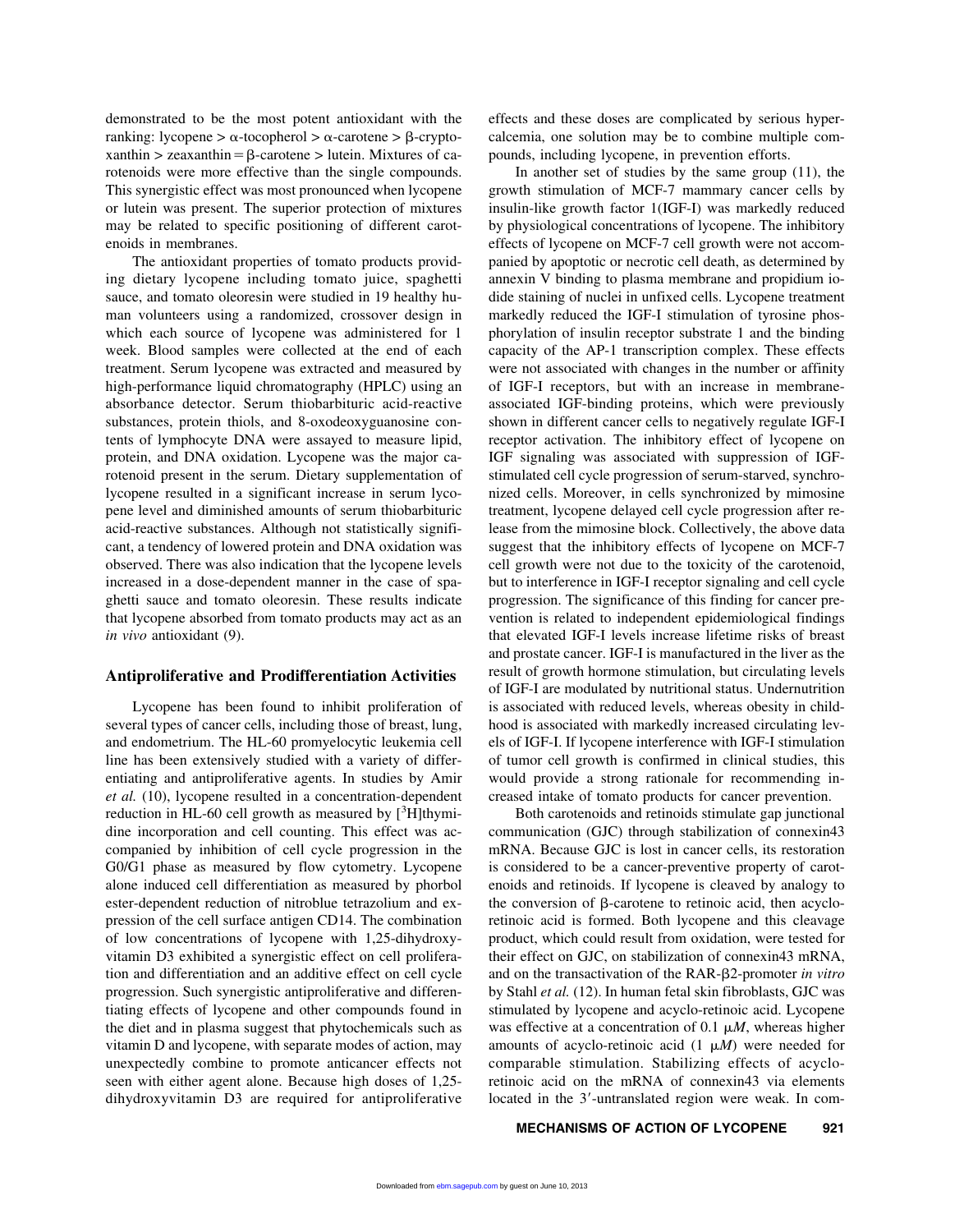parison with retinoic acid  $(0.1 \mu M)$ , considerably higher concentrations of the acyclo analog  $(50 \mu)$  were required for similar effects; lycopene  $(0.1 \mu M)$  was not active in this system. Likewise, unphysiologically high levels of acycloretinoic acid (50  $\mu$ *M*) were necessary to transactivate the RAR- $\beta$ 2 promoter. The data demonstrate that acycloretinoic acid is much less active than retinoic acid with respect to GJC and retinoid-related signaling. These data are consistent with the conclusion that lycopene affects GJC independent of the formation of acyclo-retinoic acid. In fact, it is not established that acyclo-retinoic acid is an important physiologically active oxidation product of lycopene in humans. Therefore, although it is still possible that lycopene may act through the RAR receptor mechanism, much more research is needed on this question.

#### **Hypocholesterolemic Effects**

Both B-carotene and lycopene share similar initial synthetic pathways with cholesterol, which is synthesized in animal but not in plant cells. Fuhrman *et al.* (13) examined the effect of carotenoids on macrophage cholesterol metabolism in comparison with the effect of low-density lipoprotein (LDL) cholesterol and of the cholesterol synthesis inhibitor, fluvastatin. In J-774 A. 1 macrophage cell line, *de novo* cellular cholesterol synthesis from [3 H]acetate, but not from  $[14C]$  mevalonate, was suppressed by 63% and by  $73\%$  following cell incubation with  $\beta$ -carotene or lycopene (10  $\mu$ *M*), respectively, in comparison with a 90% and 91% inhibition by LDL (100  $\mu$ g of cholesterol) or by fluvastatin (10  $\mu$ g/ml), respectively. However, unlike LDL-derived cholesterol, which also suppresses macrophage LDL receptor activity, lycopene and  $\beta$ -carotene augmented the activity of the macrophage LDL receptor, similar to the effect of fluvastatin. In agreement with these *in vitro* observations, dietary supplementation of lycopene (60 mg/day) to six men for a 3-month period resulted in a significant 14% reduction in their plasma LDL cholesterol concentrations. These findings suggest that dietary supplementation of carotenoids may act as moderate hypocholesterolemic agents, secondary to their inhibitory effect on macrophage 3-hydroxy-3 methyl glutaryl coenzyme A (HMGCoA) reductase, the rate-limiting enzyme in cholesterol synthesis. These observations have implications for both heart disease prevention through modification of the processes of cellular atherogenesis resulting in unstable plaque formation and on the process of carcinogenesis. Cancer cells have abnormal cholesterol biosynthetic pathways that are resistant to downregulation by cholesterol, and farnesylation is a key process in oncogene activation (14). Supplementation with multiple carotenoids from fruits and vegetables, including tomato products, may help to prevent common forms of cancer.

#### **Lycopene in Inflammation and Immune Function**

In a cross-sectional study (15), the acute phase response of inflammation, as defined by an elevation of C-reactive protein, was associated with suppressed circulating levels of antioxidants in a population of 85 Catholic sisters (nuns) 77–99 years of age. The presence of an acute phase response was associated with an expected significant decrease in the serum concentrations of albumin (*P* < 0.001) and thyroxinebinding prealbumin  $(P < 0.001)$ , as well as an expected significant increase in copper  $(P < 0.001)$  and fibrinogen  $(P = 0.003)$ . In addition, there was a significant decrease in the plasma concentrations of lycopene ( $P = 0.03$ ),  $\alpha$ -carotene ( $P = 0.02$ ),  $\beta$ -carotene ( $P = 0.02$ ), and total carotenoids ( $P = 0.01$ ). This decrease in circulating antioxidants may further compromise antioxidant status and may increase oxidative stress and damage in the elderly with inflammatory conditions.

In nine adult women (16), the consumption of 25 g of tomato puree (containing 7 mg of lycopene and 0.3 mg of  $\beta$ -carotene) for 14 consecutive days increased plasma and lymphocyte carotenoid concentration, and this was related to an improvement in lymphocyte resistance to an oxidative stress (500 *M*/l hydrogen peroxide for 5 min). Before and after the period of tomato intake, carotenoid concentrations were analyzed by HPLC and lymphocyte resistance to oxidative stress by the Comet assay, which detects DNA strand breaks. Intake of tomato puree increased plasma ( $P < 0.001$ ) and lymphocyte ( $P < 0.005$ ) lycopene concentration and reduced lymphocyte DNA damage by approximately 50% ( $P < 0.0001$ ).  $\beta$ -Carotene concentration increased in plasma ( $P < 0.05$ ) but not in lymphocytes after tomato puree consumption. An inverse relationship was found between plasma lycopene concentration  $(r = -0.82, P < 0.0001)$  and lymphocyte lycopene concentration ( $r = -0.62$ ,  $P < 0.01$ ) and the oxidative DNA damage. These data suggest that small amounts of tomato puree or other processed tomato products such as juices, soups, or pasta sauces added to the diet over a short period can increase carotenoid concentrations and the resistance of lymphocytes to oxidative stress.

## **Modulation of Cyclo-Oxygenase Pathways and Xenobiotic Metabolism**

In one recent study (17), the normal diets of human volunteers were supplemented with either 15 mg/day  $\beta$ -carotene (*n* = 25), lycopene (*n* = 23), or lutein (*n* = 21) for 26 days in three independent double-blind, placebocontrolled supplementation studies. Supplementation with -carotene increased plasma linoleic acid, but left the polyunsaturated:saturated (P:S) fatty acid ratio unaltered. In contrast, supplementation with lycopene reduced linoleic acid, which resulted in a large decrease in the P:S ratio. Lutein supplementation had no effect. It was concluded that neither  $\beta$ -carotene, lycopene, nor lutein supplementation engender antioxidant effects that lead to the widespread general conservation of plasma polyunsaturated fatty acids (PUFAs).  $\beta$ -Carotene and lycopene supplementation appear to interact with the metabolism of linoleic acid, the "essen